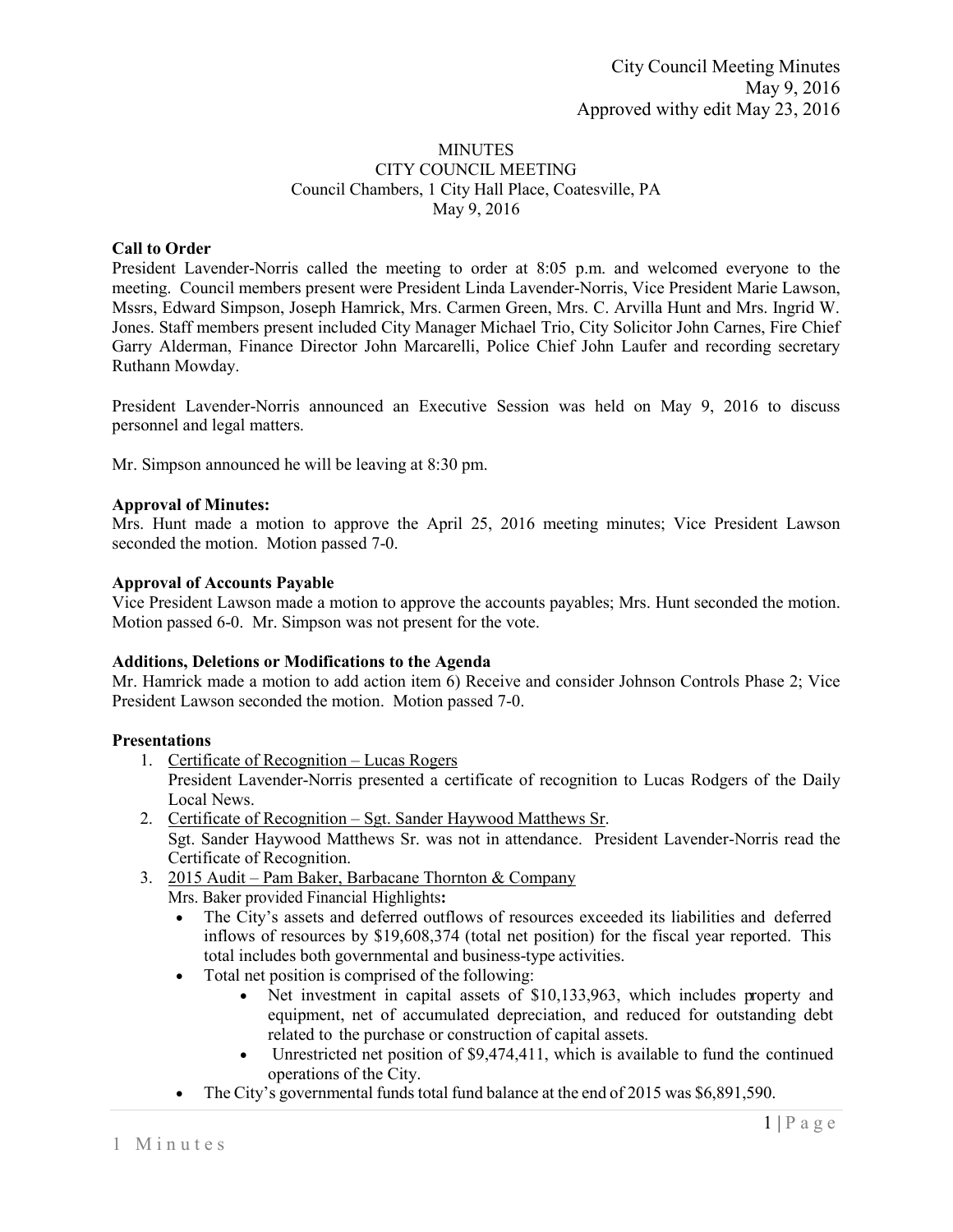- The City's business-type activities reported combined ending fund net deficit of \$2,188,565 at the end of 2015. The City's Solid Waste Fund net position at the end of 2015 was \$318,364, and the Redevelopment Authority's net deficit was \$2,506,929.
- Long-term bonded debt decreased during 2015 by \$58,636.

In 2013 the City had 10 findings, in 2014 – 6 findings and in 2015 only 5 findings.

Vice president Lawson made a motion to close presentations; Mrs. Hunt seconded the motion. Motion passed 7-0.

*Mr. Simpson excused himself from the meeting at 8:35 pm.* 

# **Citizens' Hearings –** *Regular Action Items Only* **(3 Minutes)**

# Fran Scamuffa

Ms. Scamuffa voiced her concerns regarding the delinquent solid waste billing. The solid waste has been a material weakness in the audits. The City should not pursue before 2014, if City cannot prove it, how can a resident/property owner.

# Arianna Estes

Ms. Estes voiced her concerns regarding her delinquent trash bills. She thought the bills were paid with her mortgage. Sher never once received a trash bill. She cannot afford to pay all the past due fees. It would be more than 10% of her annual income. Council asked her to speak with the Finance Department.

## Anthony Okoren

Mr. Okoren voiced his concerns on the delinquent solid waste bills. He has never received a Solid Waste Bill and neither has his neighbors in seven years. He asked Council to come to common ground regarding the trash fees.

Mrs. Green made a motion to close citizens' hearings on regular actions items only; Vice President Lawson seconded the motion. Motion passed 6-0.

# **Regular Action Items**

Add action item regarding delinquent trash fees.

Council was told Portnoff Associates, Inc. would not be collecting fees at this time. Portnoff has been collecting fees during the moratorium. Council says one thing and it is not enforced. We are looking to terminate collection of delinquent trash fees up to and including 2013. Portnoff Associates, Inc. will collect delinquent 2014 and 2015 delinquent trash fees. What should be done with the delinquent payments received prior? Payees should be refunded the delinquency payment for up to and including 2013. Council asked for Portnoff to send letter explain the collection and refund policy. Council directed the City Manager to make sure the requests are carried out. Mr. Marcarelli explained updated information is being entered into the database.

# Citizens comments action item (delinquent trash)

#### Misha Overby

Ms. Overby inquired about the refund process. Her trash payment is paid thru her rent.

# Anthony Orcoran

Mr. Orcoran inquired about the history of the billing. As stated before, he has not received a bill in seven years. How will bills be recorded?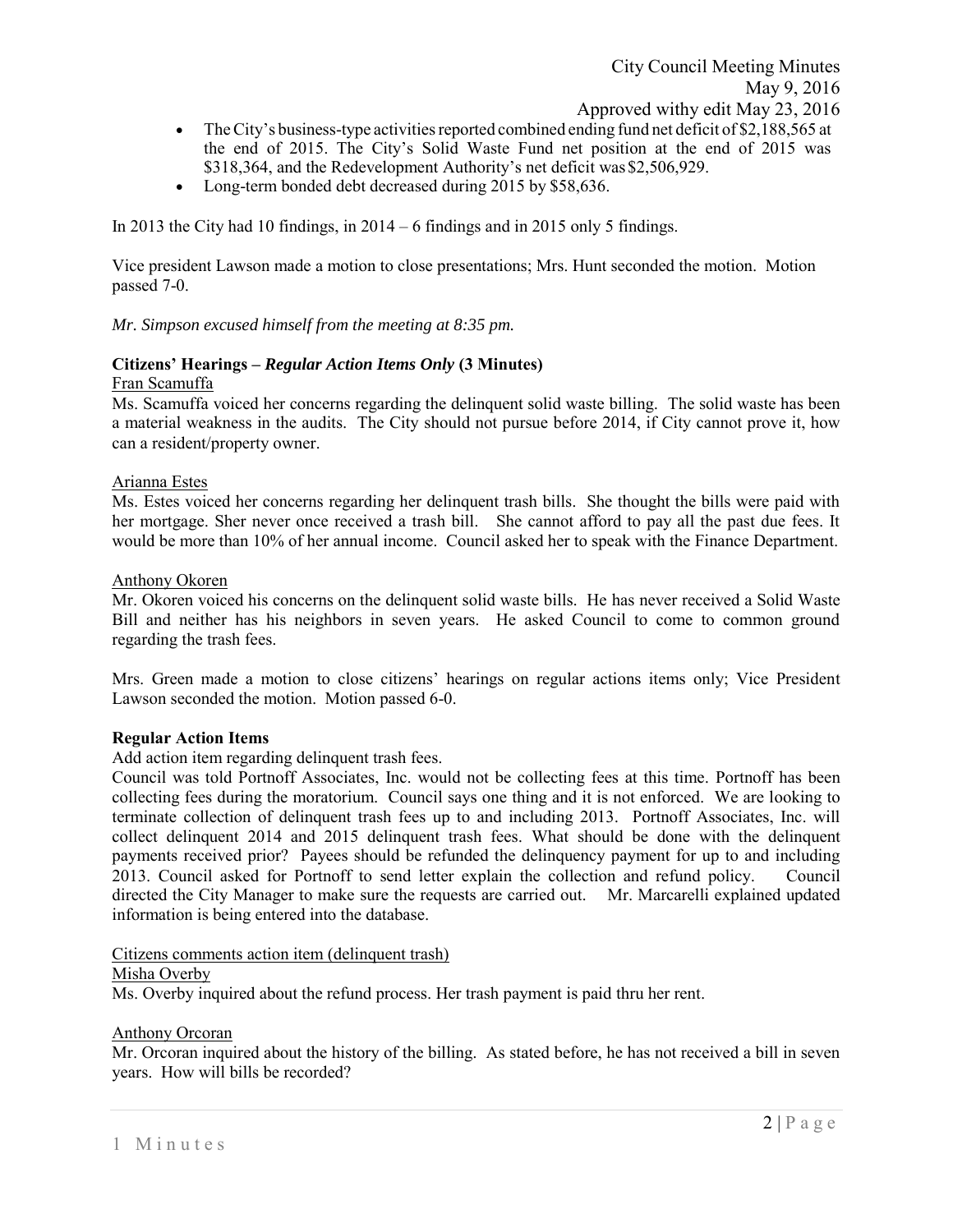# Fran Scamuffa

Ms. Scamuffa voiced her concerns regarding due diligence and the Finance Department operations. They should be doing their due diligence.

## Nicholas Penaghtis

Mr. Penaghtis stated payments are the responsibility of the residents. Citizens need to be responsible for their own bills.

#### Romulus Jones

Mr. Jones explained the process in the Finance Department regarding the past, present and future with the Solid Waste billing.

## Adrienne Estes

Ms. Estes voiced her concerns on making the payment even at a lower amount.

#### Paul Evans

Mr. Evans questioned the City's current files. Asked for the City to get a new accounting firm.

## Anthony Cazille

Mr. Cazille questioned the City's current files and billing.

Mrs. Green made a motion to terminate collecting delinquent trash fees up to and including 2013; Vice President Lawson seconded the motion. Motion passed 6-0.

- 1. Receive and consider Fireworks date change from July 9, 2016 to July 16, 2016 Mr. Hamrick made a motion to approve the Fireworks date change from July 9, 2016 to July 16, 2016; Vice President Lawson seconded the motion. Motion passed 6-0.
- 2. Receive and consider Second Reading and Adoption an Ordinance approving a onetime only Amnesty Program (waiver of penalties) for the City of Coatesville property owners for delinquent 2014 and prior trash fees if paid in full between July 1, 2016 and August 31, 2016. Mrs. Hunt made a motion to approve Second Reading and Adoption an Ordinance approving a onetime only Amnesty Program (waiver of penalties) for the City of Coatesville property owners for delinquent 2014 and prior trash fees if paid in full between July 1, 2016 and August 31, 2016: Mrs. Green seconded the motion. Motion failed 0-6. Council denied motion unanimously.
- 3. Receive and consider First reading an Ordinance entering into a ten year lease with the County of Chester to rent a 3600 square foot District Court to be located in City Hall (as renovated)) for \$21.50 per square foot (\$6,450.00 per month with 2% per annum increases) and other terms and conditions substantially similar to those in the lease agreement Vice President Lawson made a motion to approve first reading an Ordinance entering into a ten year lease with the County of Chester to rent a 3600 square foot District Court to be located in City Hall (as renovated)) for \$21.50 per square foot (\$6,450.00 per month with 2% per annum increases) and other terms and conditions substantially similar to those in the lease agreement; Mrs. Green seconded the motion. Motion passed 6-0.
- 4. Receive and consider a Resolution adopting the Multi-Jurisdictional Hazard Mitigation Plan of Chester County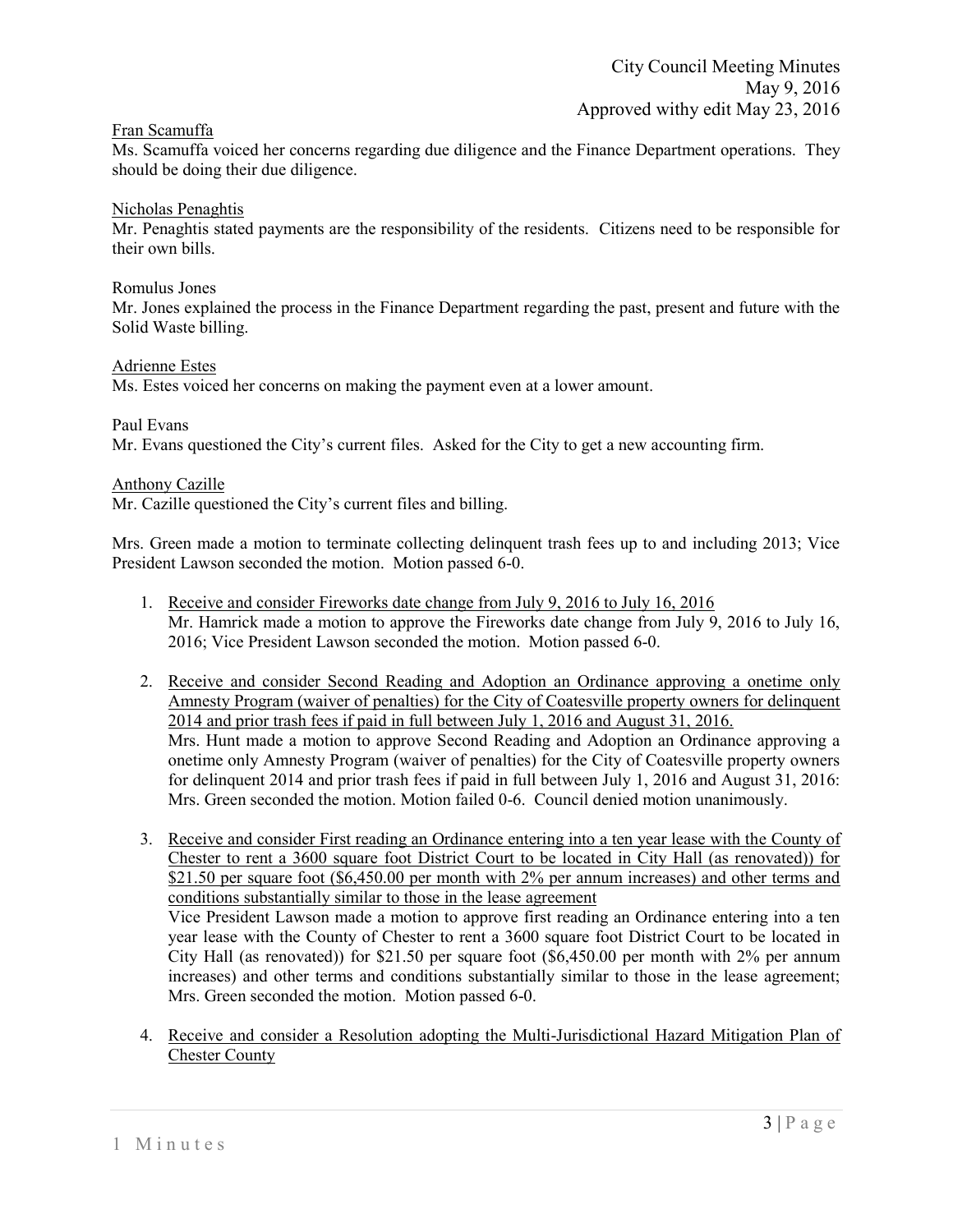Mrs. Hunt made a motion to approve a Resolution adopting the Multi-Jurisdictional Hazard Mitigation Plan of Chester County; Vice President Lawson seconded the motion. Motion passed 6-0.

- 5. Receive and consider a Designation of Agent Resolution for the January 2016 Snow Emergency Vice President Lawson made a motion to approve the Designation of agent Resolution for the January 2016 Snow Emergency; Mrs. Green seconded the motion. Motion passed 6-0.
- 6. Receive and consider Johnson Controls Phase 2 agreement

Mr. Trio explained the agreement will help development of a Phase 2 project to renovate City Hall to accommodate the District Court spaces. It will provide for the development of the City Hall renovation project as a Phase Two expansion of the original energy performance contract. The total project will fund itself out of energy operational savings and capital cost avoidance over a period of 20 years or less.

Vice President Lawson made a motion to approve the Phase 2 Project to renovate City Hall to accommodate District Court with Johnson Controls: Mrs. Green seconded the motion. Motion passed 6-0.

# **Discussion Item**

1. Fees for events not properly permitted through the City and on City property

Vice President Lawson explained there have been events held on City property without permission. She asked for staff and legal counsel to come up with a fee schedule for events held on city properties.

2. Recycling Grant – Education

Vice President Lawson stated in the initial recycling grant, a portion of funding was for information. The City should have a whole series of education on recycling throughout the summer. Vice President Lawson offered to assist with translating the information in Spanish.

- 3. Yard of the week Starting Memorial Day Vice President Lawson announced yard of the week will begin after Memorial Day May 31, 2016. Mr. Green asked for additional letters for the winner of the week.
- 4. Street Sweeper starting date/Public Notification Vice President Lawson stated she has worked with staff on a flyer for notification of the street sweeper starting date. Mr. Trio announced the Street Sweeper is projected to be up and running by June 20, 2016. Vehicles will not be cited right away, warning will be provided.

# **Solicitors Report**

- The City solicitor has worked with DEPG and Jim DePetris to advance revitalization lanse and assist the City in other aspects of the development.
- The follow up agreement from Family Dollar to get storm water management agreement has been completed.
- Proposed Zoning Ordinance Amendment (Mixed Use Overlay District) working with DEPG attorneys.

# **City Manager's Report**

Mr. Trio announced:

• District Court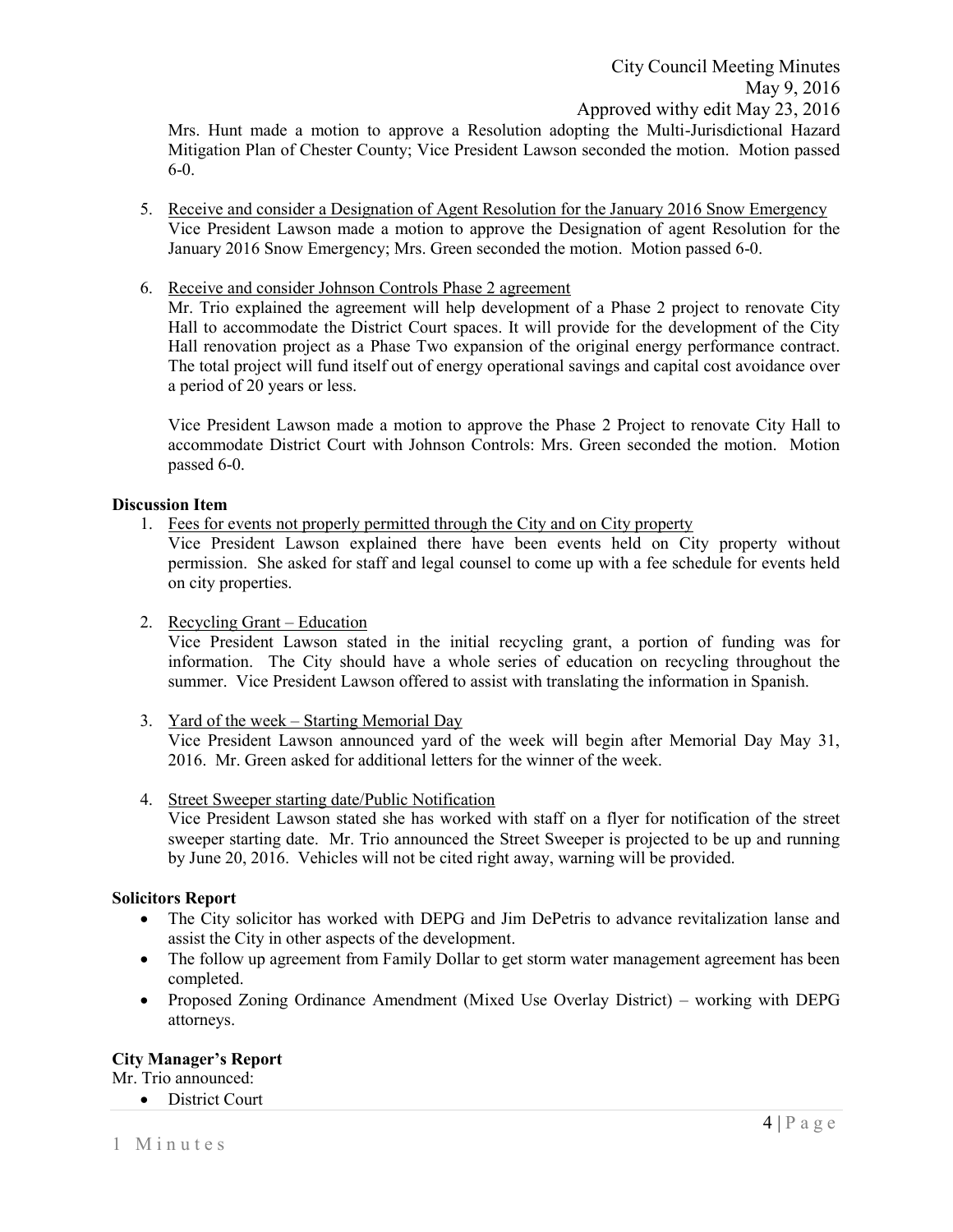- o The building is schematically designed
- o Very close to signing the lease
- o The goal is have the building occupied by July 2017
- Working on Splash Pad to have it open by summer.

# **Citizens' Hearings –** *Non-Agenda Items Only* **(3 Minutes)**

# Fran Scamuffa

Ms. Scamuffa apologized to everyone in the Finance Department. She is here to volunteer to help in any way with the City. If work is not being done, there needs to be action taken. She explained Mr. Trio is here to help the City.

## Paul Evans

Mr. Evans asked if the information has been provided to Mr. Trapmell as requested at the last meeting.

## Misha Overby

Ms. Overby announced the NAACP held a Philadelphia Mass Ball. She suggested to have an event in Coatesville for the City. The residents and businesses could work together. Is this something the City could do?

Mrs. Hunt made a motion to close citizens' hearings on non-agenda items only; Vice President Lawson seconded the motion. Motion passed 6-0.

## **Special Events**

1. A Special event application was submitted from Fuel City Café for a Grand Opening Event on June 4, 2016 from 10 am to 4pm in the parking lot located next to Fuel City and the Coatesville Flower Shop.

Mrs. Green made a motion to approve the special event application submitted by Fuel City Café for a Grand Opening Event on June 4, 2016 from 10 am to 4 pm in the parking lot located next to fuel City and the Coatesville Flower Shop; Voce President Lawson seconded the motion. Motion passed 6-0.

# **Council Comments**

Mrs. Hunt thanked everyone for attending the meeting and wished everyone a good night.

Mrs. Jones thanked everyone for coming out and sharing with us. We appreciate your support. Collecting back trash was originally thought of as revenue money to help out. It did not seem to go that way, I didn't think it would. Most others seem to differ. I am not sure when it is going to go away. She quoted "Never doubt that a small group of thoughtful, committed citizens can change the world; indeed. It's the only thing that ever has." By Margaret Mead.

Mrs. Green thanked everyone for attending the meeting. Think we got a lot accomplished here tonight, I'm happy. It was a hard meeting and there were little disagreements. These kind of things make it all better. We sit down and listen to the residents therefore, we were able to work things out.

Mr. Hamrick thanked Marie and the YMCA for the community garden. He thanked all the citizens for stepping up to the podium and speaking. The Finance Department is a work in progress. Mr. Trio is doing the best he can and is working with John. Things are improving in the Finance Department, it has been a slow progress. He came on Council to straighten out the City, things are moving a lot further in faster in improving the City.